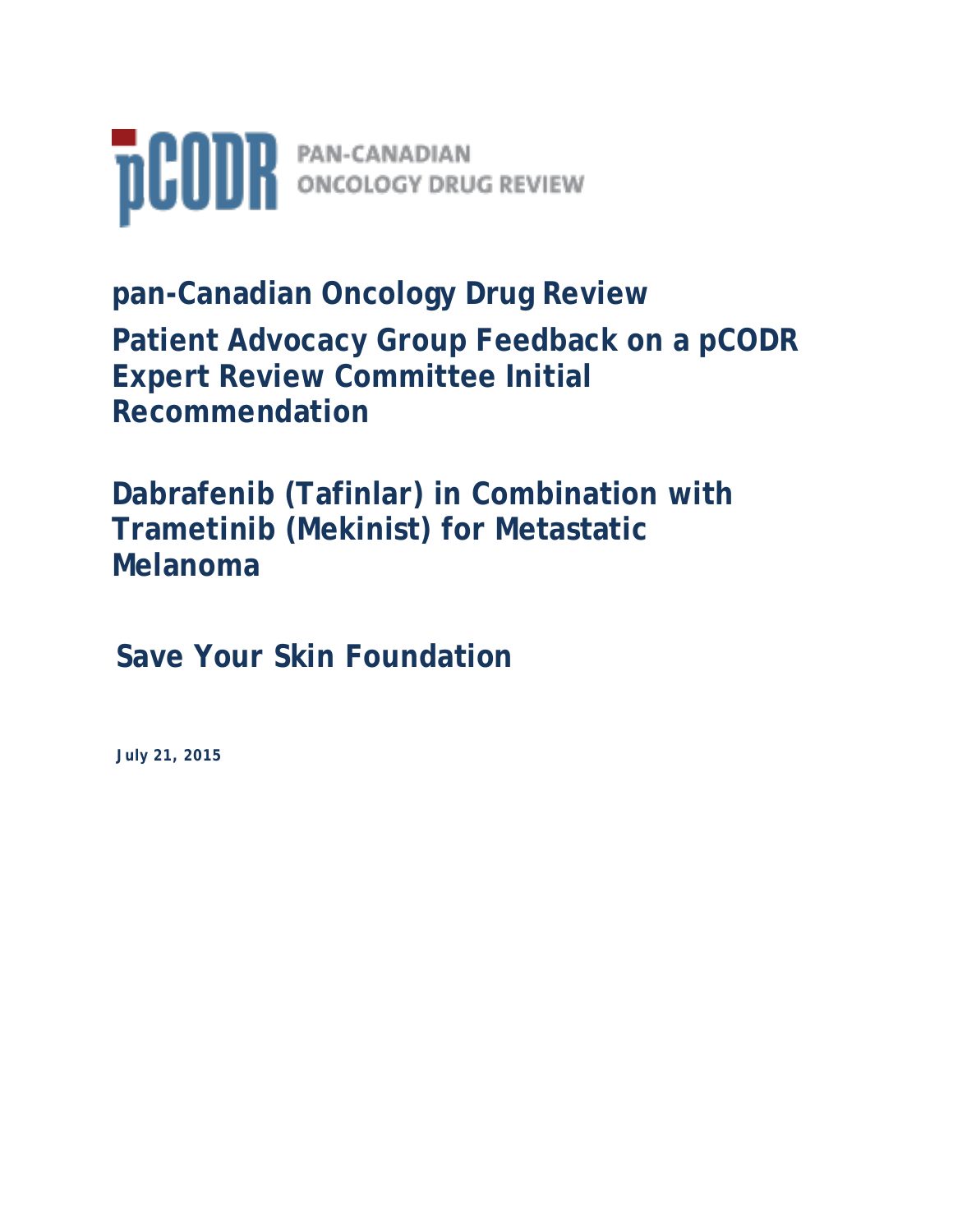## 1 Feedback on pERC Initial Recommendation

| Name of the drug indication(s):     | Tafinlar & Mekinist in Combo for Metastatic Melanoma |
|-------------------------------------|------------------------------------------------------|
| Name of registered patient advocacy | Save Your Skin Foundation                            |

\*pCODR may contact this person if comments require clarification. Contact information will not be included in any public posting of this document by pCODR.

#### 1.1 Comments on the Initial Recommendation

a) Please indicate if the patient advocacy group agrees or disagrees with the initial recommendation:

 $\equiv$  agrees in part agrees disagree  $\mathbf{x}$ 

Please explain why the patient advocacy group agrees, agrees in part or disagrees with the initial recommendation.

75 % of patients originally interviewed were re-interviewed to ask if they were satisfied with the pERC recommendation above. All 75% of those interviewed were thrilled to see this decision made in a timely fashion and they all agreed that they are hoping once the final decision has been made that the provincial decision makers will ensure the same timely access. All patients interviewed were excited to know there are now options for those dealing with this type of cancer. They are hoping that these treatments will be available at all cancer clinics across the country as to not have to travel for treatment. All patients agreed that they are hoping the final decision will be made quickly as they feel time is of the essence when dealing with Melanoma.

b) Notwithstanding the feedback provided in part a) above, please indicate if the patient advocacy group would support this initial recommendation proceeding to final pERC recommendation ("early conversion"), which would occur within 2(two) business days of the end of the consultation period.

|  | Support conversion to final<br>recommendation.              | Do not support conversion to final<br>recommendation. |
|--|-------------------------------------------------------------|-------------------------------------------------------|
|  | Recommendation does not require<br>reconsideration by pERC. | Recommendation should be<br>reconsidered by pERC.     |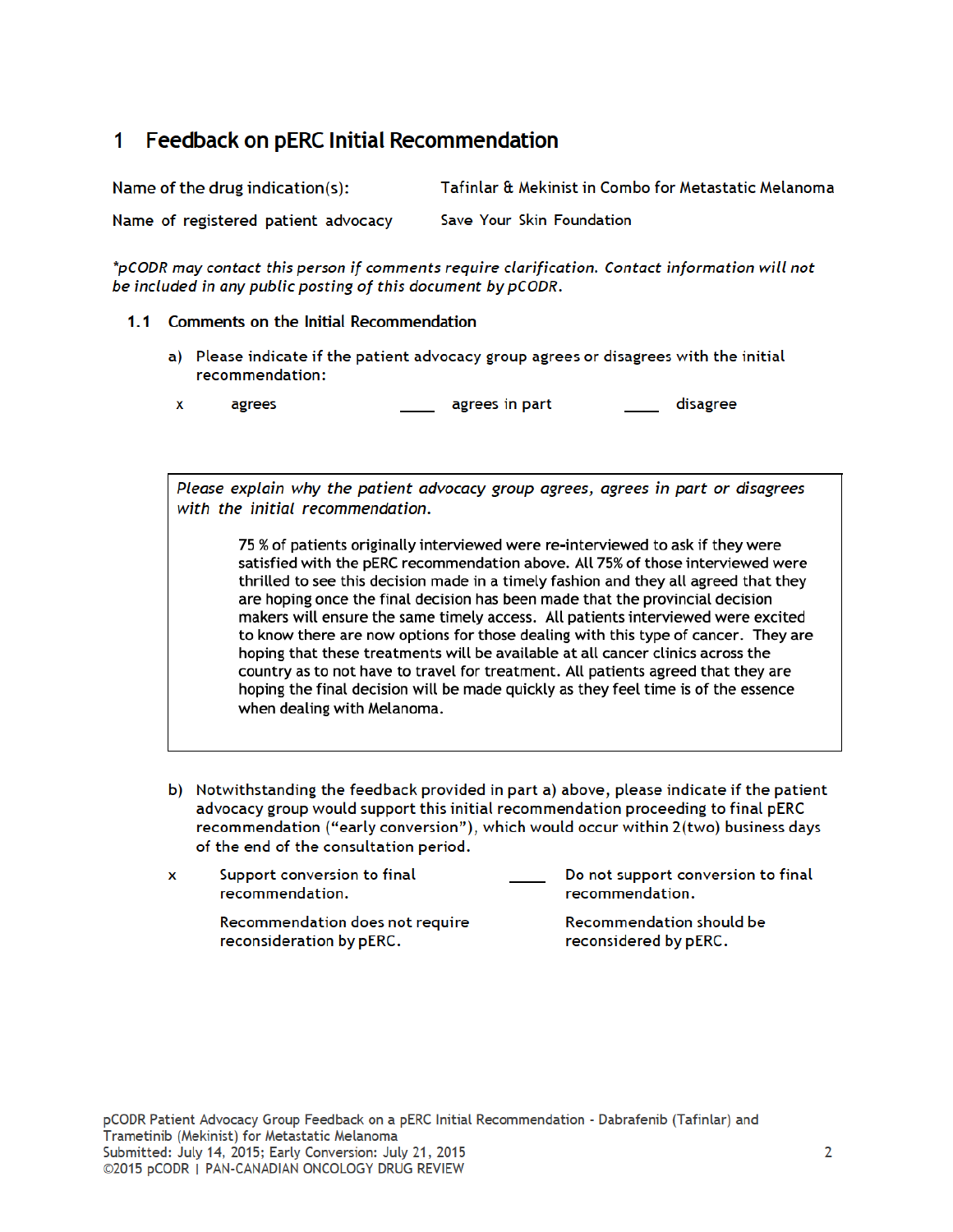c) Please provide feedback on the initial recommendation. Is the initial recommendation or are the components of the recommendation (e.g., clinical and economic evidence) clearly worded? Is the intent clear? Are the reasons clear?

Patients found that initial recommendation clearly worded and the intent clear.

Patients felt the recommendation was in-line and consistant with the data

Patients are in agreement that there is a net clinical benefit with this treatment based on overall survival data

### **1.2 Comments Related to Patient Advocacy Group Input**

Please provide feedback on any issues not adequately addressed in the initial recommendation based on patient advocacy group input provided at the outset of the review on outcomes or issues important to patients that were identified in the submitted patient input. Please note that new evidence will be not considered during this part of the review process, however, it may be eligible for a Resubmission. If you are unclear as to whether the information you are providing is eligible for a Resubmission, please contact the pCODR Secretariat.

Examples of issues to consider include: what are the impacts of the condition on patients' daily living? Are the needs of patients being met by existing therapies? Are there unmet needs? Will the agents included in this recommendation affect the lives of patients? Do they have any disadvantages? Stakeholders may also consider other factors not listed here.

#### **Comments related to initial patient advocacy group input**

Patients felt positive that their information had been included in this recommendation. They all agreed that the recommendation was positive and they hoped it would move quickly through the process for final approval

#### **1.3 Additional Comments About the Initial Recommendation Document**

#### Please provide any additional comments:

All caregivers agreed, that they are glad that there is finally hope for their loved one and there are now options for Melanoma patients. Again their main concern is that these treatments become available at all cancer centres in a timely fashion.

pCODR Patient Advocacy Group Feedback on a pERC Initial Recommendation - Dabrafenib (Tafinlar) and Trametinib (Mekinist) for Metastatic Melanoma

Submitted: July 14, 2015; Early Conversion: July 21, 2015 38 (2015) 38 (2016) 38 ©2015 pCODR | PAN-CANADIAN ONCOLOGY DRUG REVIEW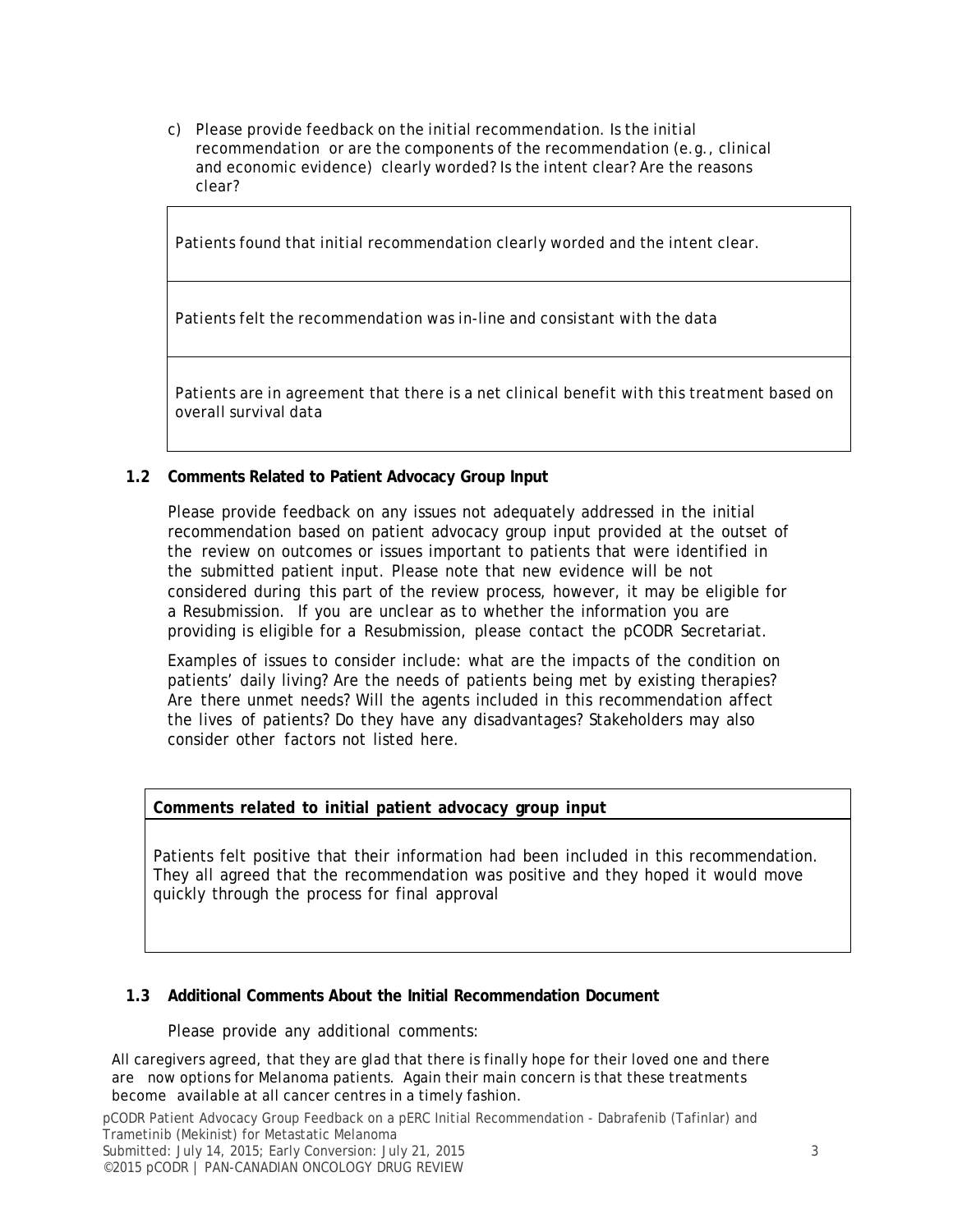# **About Completing This Template**

pCODR invites those registered patient advocacy groups that provided input on the drug under review **prior** to deliberation by the pCODR Expert Review Committee (pERC), to also provide feedback and comments on the initial recommendation made by pERC. (See www.pcodr.ca for information regarding review status and feedback deadlines.)

As part of the pCODR review process, the pCODR Expert Review Committee makes an initial recommendation based on its review of the clinical, economic and patient evidence for a drug. (See www.pcodr.ca for a description of the pCODR process.) The initial recommendation is then posted for feedback and comments from various stakeholders. The pCODR Expert Review Committee welcomes comments and feedback that will help the members understand why the patient advocacy groups agree or disagree with the initial recommendation. In addition, the members of pERC would like to know if there is any lack of clarity in the document and if so, what could be done to improve the clarity of the information in the initial recommendation. Other comments are welcome as well.

All stakeholders have 10 (ten) business days within which to provide their feedback on the initial recommendation and rationale. If all invited stakeholders, including registered patient advocacy groups, agree with the recommended clinical population described in the initial recommendation, it will proceed to a final pERC recommendation by 2 (two) business days after the end of the consultation (feedback) period. This is called an "early conversion" of an initial recommendation to a final recommendation.

If any one of the invited stakeholders does not support the initial recommendation proceeding to final pERC recommendation, pERC will review all feedback and comments received at the next possible pERC meeting. Based on the feedback received, pERC will consider revising the recommendation document as appropriate. It should be noted that the initial recommendation and rationale for it may or may not change following consultation with stakeholders.

The final pERC recommendation will be made available to the participating provincial and territorial ministries of health and cancer agencies for their use in guiding their funding decisions and will also be made publicly available once it has been finalized.

### **Instructions for Providing Feedback**

- a) Only registered patient advocacy groups that provided input at the beginning of the review of the drug can provide feedback on the initial recommendation.
	- Please note that only one submission per patient advocacy group is permitted. This applies to those groups with both national and provincial / territorial offices; only one submission for the entire patient advocacy group will be accepted. If more than one submission is made, only the first submission will be considered.
	- Individual patients should contact a patient advocacy group that is representative of their condition to have their input added to that of thegroup. If there is no patient advocacy group for the particular tumour, patients should contact pCODR for direction at info@pcodr.ca.